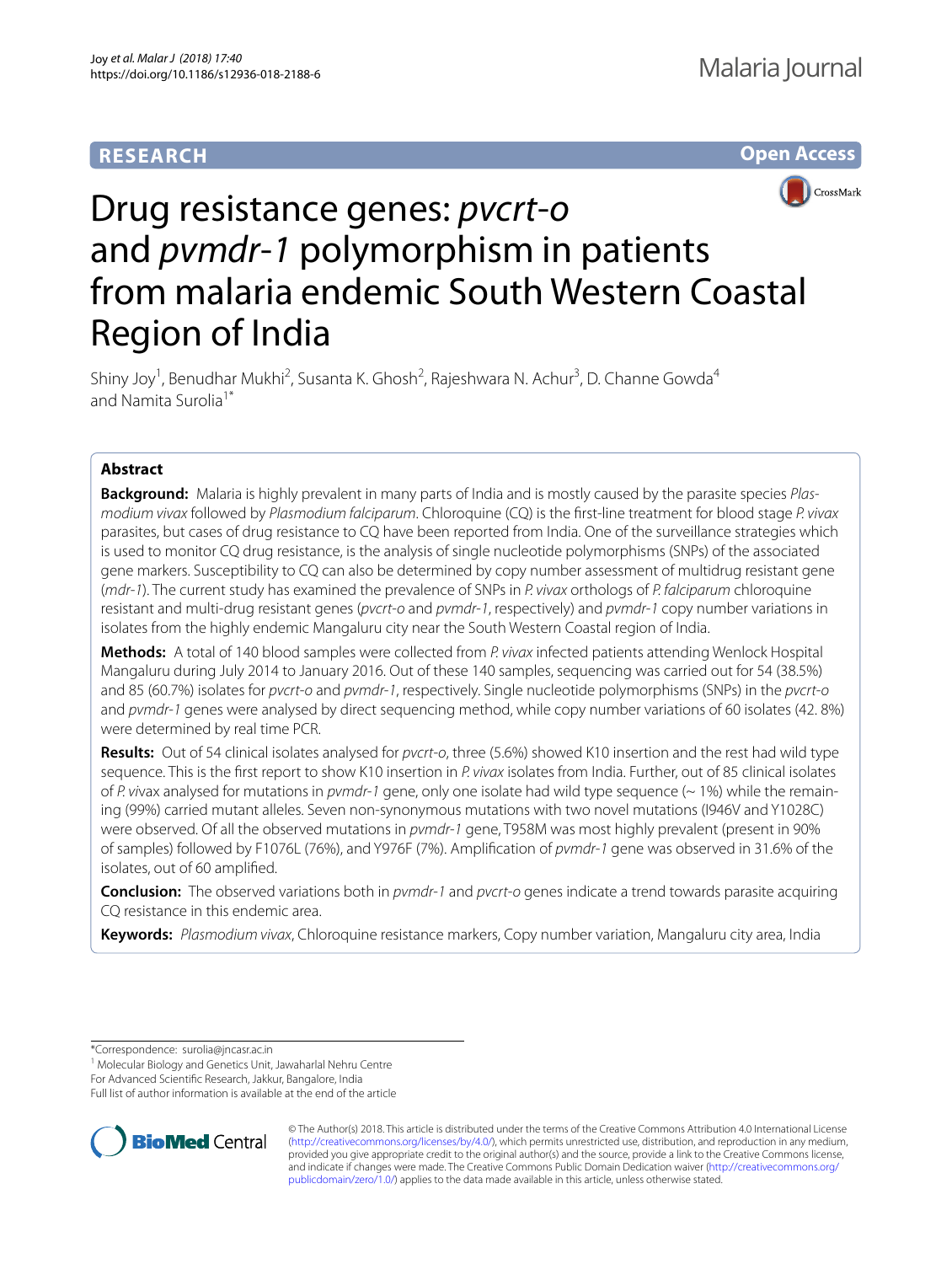## **Background**

Malaria caused by *Plasmodium vivax* is a signifcant public health issue and is more prevalent than *Plasmodium falciparum* outside Africa, where *P. falciparum* is the predominant species [[1\]](#page-4-0). Chloroquine and primaquine remains the frst-line treatment for vivax malaria. Resistance to anti-malarial drugs is a major hurdle for malaria control strategies. In *P. falciparum*, decreased susceptibility to all the currently used anti-malarial drugs (amodiaquine, chloroquine, mefoquine, quinine, sulfadoxine-pyrimethamine) and more recently, resistance to artemisinin derivatives [[2\]](#page-4-1) has been observed and is a major concern. Although *P. falciparum* resistance to chloroquine (CQ) was reported in the 1950s, the frst case of *P. vivax* resistance to CQ was reported only in 1989 from Papua New Guinea [[3\]](#page-4-2). The mechanisms of *P*. *vivax* resistance to anti-malarials, have not been extensively studied due to the non-availability of continuous in vitro culture system. A majority of the reported studies have focused on analysing SNPs in resistant gene markers [[4\]](#page-4-3).

The *P. falciparum* orthologs for CQ-resistant genes, *pvcrt*-*o* and *pvmdr*-*1*, of *P. vivax* have been the main focus in studying the CQ resistance [\[5](#page-4-4), [6\]](#page-4-5). A number of mutations in both genes have been reported. Among these, K10 insertion in *pvcrt*-*o* and several specifc SNPs in *pvmdr*-*1* have been identifed as possible molecular markers of CQ resistance in *P. vivax* [[6,](#page-4-5) [7\]](#page-4-6). The Y976F and F1076L, which are non-synonymous amino acid mutations of the *Pvmdr*-1, have been reported to correlate with CQ resistance  $[8-10]$  $[8-10]$ . However, in some studies, no signifcant associations have been found between these mutations and clinical response of *vivax* malaria to chloroquine [[5,](#page-4-4) [11,](#page-4-9) [12\]](#page-4-10). Further, as in *P. falciparum*, copy number variations in *pvmdr1* has been suggested to be associated with anti-malarial resistance  $[13, 14]$  $[13, 14]$  $[13, 14]$  $[13, 14]$  $[13, 14]$ . The *Pvmdr*-*1* gene amplifcation has been shown to correlate with susceptibility of *P. vivax* to various anti-malarial drugs  $[10]$  $[10]$ . This amplification leads to decreased susceptibility to mefoquine and increased susceptibility to CQ [[15\]](#page-4-13).

India is one of the countries where 80% of the total malaria cases occur worldwide due to *P. vivax* [[1\]](#page-4-0). There have been several studies reporting CQ resistance in *P. vivax* resulting in fatal malaria in India [\[16](#page-4-14)[–19](#page-4-15)]. Mangaluru is a coastal city in Southern Karnataka state of India that has malarial resurgence since 1990. Mangaluru city and its surrounding region are highly malaria endemic. Despite high endemicity and huge health burden, no systematic epidemiological studies with respect to disease severity, clinical manifestations and drug resistance has been conducted in this region. The major malaria parasite in this region is *P. vivax* ( $\sim$  80%). This study is the first attempt to analyse vivax gene markers implicated in isolates obtained from this region.

#### **Methods**

## **Sample collection and ethics**

The study was conducted at Wenlock District Hospital, Mangaluru. Written consent from participants were taken and blood samples were collected during the period June 2014 to December 2015. Thick and thin smears obtained by fnger prick were prepared on glass slides, stained with Giemsa, and examined under light microscopy. Blood samples were collected on Whatman No. 3MM flter paper, allowed to air-dry, placed individually in plastic bags and stored at  $-$  80 °C until processed. A total of 140 *P. vivax* positive patients (as confrmed by microscopy, RDT and 18srRNA amplifcation by PCR) were included in this study. The study design was in accordance with the ethical guidelines of Indian Council of Medical Research (ICMR) and the National Institutes of Health, USA. The study protocols were approved by the Institutional review board of Kuvempu University, Shivamogga, Karnataka, India, and Pennsylvania State University College of Medicine, Hershey, PA, USA.

## **DNA extraction and species confrmation**

Genomic DNA was extracted from flter paper spots using Chelex-100 reagents (Chelex®-100, Himedia, USA) as described [\[20\]](#page-4-16). Briefy, each flter paper punch was incubated with 0.5% saponin in phosphate buffered saline at 4  $°C$  overnight. The punches were washed with  $1 \times$ PBS for 30 min, transferred to new tubes containing 5% Chelex-100 and vortexed for 30 s; followed by heating at 99 °C for 15 min and centrifuged at 14 K for 2 min. Supernatant was collected and stored at − 20 °C until used.

*Plasmodium vivax* infection identifed by microscopy was confrmed by PCR analysis of 18 s ribosomal RNA of parasites in all samples. One genus-specifc *(Plasmodium)* and two species-specifc (falciparum and vivax) sets of primers were used for PCR analysis, as described previously [\[21](#page-4-17)].

#### **Amplifcation of chloroquine resistance associated genes**

The *pvcrt-o* and *pvmdr-1* genes were amplified using primers and reaction conditions as described [[22](#page-4-18), [23](#page-4-19)]. Amplifcation of target gene fragments were performed by PCR using 30 ng template DNA and Phusion<sup>®</sup> High-Fidelity DNA Polymerase. The PCR cycle conditions were as follows: initial denaturation at 98 °C for 30 s, 30 cycles of denaturation at 98 °C each for 10 s, annealing at primerdependent temperature for 30 s, and extension at 72 °C for 1.15 min followed by fnal extension of 72 °C for 5 min. Optimal annealing temperature was  $61 °C$  for both the genes.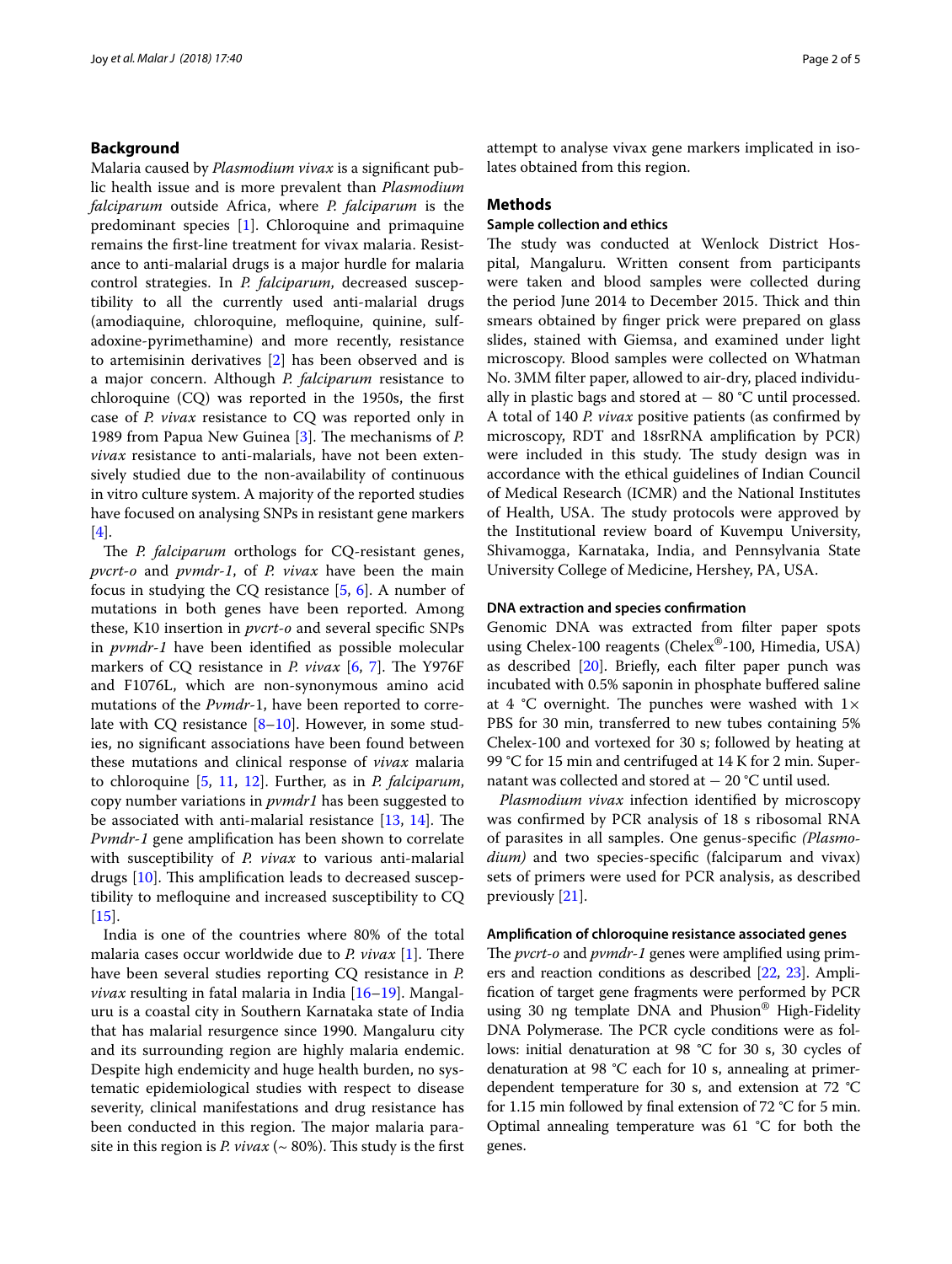## **Sequence analysis**

The PCR amplified gene products were extracted from gels using Gel Extraction kit (Sigma-Aldrich, St Louis, MO, USA) and the extracted DNA was quantifed by nanodrop. Sequencing of genes from each isolate was performed on an ABI Prism 377 DNA Sequencer equipped with semi adaptive version 3.0. Nucleotide sequences were analysed using blast and Bio Edit Sequence Alignment Editor and compared with reference sequences of Gen-Bank accession numbers, AF314649 and AY571984 for *pvcrt*-*o* and *pvmdr*-*1*, respectively. Amplifcation and sequencing were repeated to confrm that the observed SNP variants were not due to PCR or sequencing errors.

## **Determination of** *pvmdr***‑***1* **gene copy numbers**

*Pvmdr*-*1* copy number was determined by SYBR green based quantitative PCR using the primers as described [[15\]](#page-4-13). Amplifed products of *pvmdr*-*1* and *pvaldolase* (as internal control) were cloned (InsTAclone PCR Cloning Kit (Thermo Scientific Company, USA) into the vector pTZ57R/T and used as calibrators for the assay. For both the genes, 20  $\mu$ L reaction contained of 10  $\mu$ L of SYBR green mix (Bio-Rad Laboratories, USA), 0.125 µM of each primer and 1–10 ng genomic DNA. Amplifcation included a template denaturation step for 4 min at 95 °C, followed by 38 cycles of 95 °C for 30 s and 60 °C for 30 s and 72 °C for 30 s with fuorescence acquisition at the end of each extension step. Amplifcation was immediately followed by melting at 65–95 °C with stepwise temperature increase of 0.5 °C with fuorescence acquisition at each temperature transition. The assays were repeated. A copy number of < 1.6 was considered a single copy, and a copy number of  $\geq 1.6$  was considered multiple copies.

## **Results**

## **Analysis of** *pvcrt***‑***o* **gene polymorphisms**

The *pvcrt-o* gene from 54 isolates of *P. vivax* from Mangaluru were sequenced. Of the 54 isolates analysed, wild type sequence was observed in 51 isolates (94%) and 3 isolates (5.5%) showed insertion of three bases, AAG, leading to K10 insertion in the frst exon when compared with reference *pvcrt*-*o* sequence.

## **Analysis of** *pvmdr* **‑***1* **gene polymorphisms and copy number assessment**

The *pvmdr-1* gene amplified from 85 isolates was sequenced. Seven non-synonymous mutations (I946V, T958M, Y976F, F979S, M980V, Y1028C and F1076L) were observed. Among these, I946V and Y1028C mutations were observed for the frst time from this region. Prevalence of the Y976F mutation was found to be 7.1% while F1076L mutation was 54.5%. The most prevalent and dominant (90.6%,  $n = 77$ ) mutation was T958M (Table [1](#page-2-0)).

<span id="page-2-0"></span>**Table 1 Non synonymous mutations observed among isolates**

| No | Non synonymous mutations | Isolates N (%) |
|----|--------------------------|----------------|
| 1  | T958M                    | 77 (90.6)      |
| 2  | F979S                    | 1(1.2)         |
| 3  | M980V                    | 1(1.2)         |
| 4  | F1076L                   | 65 (76.5)      |
| 5  | 1946V                    | 1(1.2)         |
| 6  | Y976F                    | 6(7.1)         |
| 7  | Y1028C                   | 1(1.2)         |

The F979S and M980V mutations were observed in one sample (1.2% prevalence) alone. *Pvmdr*-*1* from one isolate had 100% homology with wild type gene sequence.

Ten diferent haplotypes of *pvmdr*-*1* were observed including one wild type. Single mutants either  $958<sub>M</sub>$  or 1076<sub>L</sub>, double mutants  $958_M$   $976_F$ ,  $958_M$   $1076_L$  and  $976_F$ 1076<sub>L</sub>; triple mutants  $958_M 976_F 1076_L$ ,  $958_M 1028_C 1076_L$ and 946<sub>V</sub> 958<sub>M</sub> 1076<sub>1</sub>; and quadruple mutants 958<sub>M</sub> 979<sub>S</sub>  $980<sub>V</sub>$  1076<sub>L</sub> in different frequencies (Table [2](#page-2-1)).

#### *Pvmdr***‑***1* **copy number assessment**

The *pvmdr-1* copy number was analysed for 60 isolates. Of these, a majority of isolates (68.3%,  $n = 41$ ) had single gene copy while the remaining  $(31.6\%, n = 19)$  had more than one, i.e.; two, three or four copies.

## **Discussion**

This study has identified CQ resistance-associated genotypes of *P. vivax* in the highly malaria endemic area of Mangaluru city and its surrounding regions. Importantly, this is the single study so far to analyse the drug resistance associated SNPs from this region. The identified genotypes include those having SNPs in *pvcrt*-*o* and *pvmdr*-*1*, and also those with copy number variations in *pvmdr*-*1* gene. In case of *pvcrt*-*o*,

<span id="page-2-1"></span>

|      | Table 2 Different haplotypes having mutations in Pvmdr-1 |
|------|----------------------------------------------------------|
| gene |                                                          |

| Haplotype                                               | Isolates number (%) |  |
|---------------------------------------------------------|---------------------|--|
| $958_M$                                                 | 16(18.8)            |  |
| $1076_1$                                                | 6(7)                |  |
| 958 <sub>M</sub> 976 <sub>F</sub>                       | 3(3.5)              |  |
| $958_M 1076_1$                                          | 53 (62.4)           |  |
| 976 <sub>F</sub> 1076 <sub>I</sub>                      | 1(1.2)              |  |
| 958 <sub>M</sub> 976 <sub>F</sub> 1076 <sub>I</sub>     | 2(2.4)              |  |
| $958_M$ 1028 <sub>c</sub> 1076 <sub>i</sub>             | 1(1.2)              |  |
| 946 <sub>v</sub> 958 <sub>M</sub> 1076 <sub>l</sub>     | 1(1.2)              |  |
| 958 <sub>M</sub> 979 <sub>s</sub> 980 <sub>V</sub> 1076 | 1(1.2)              |  |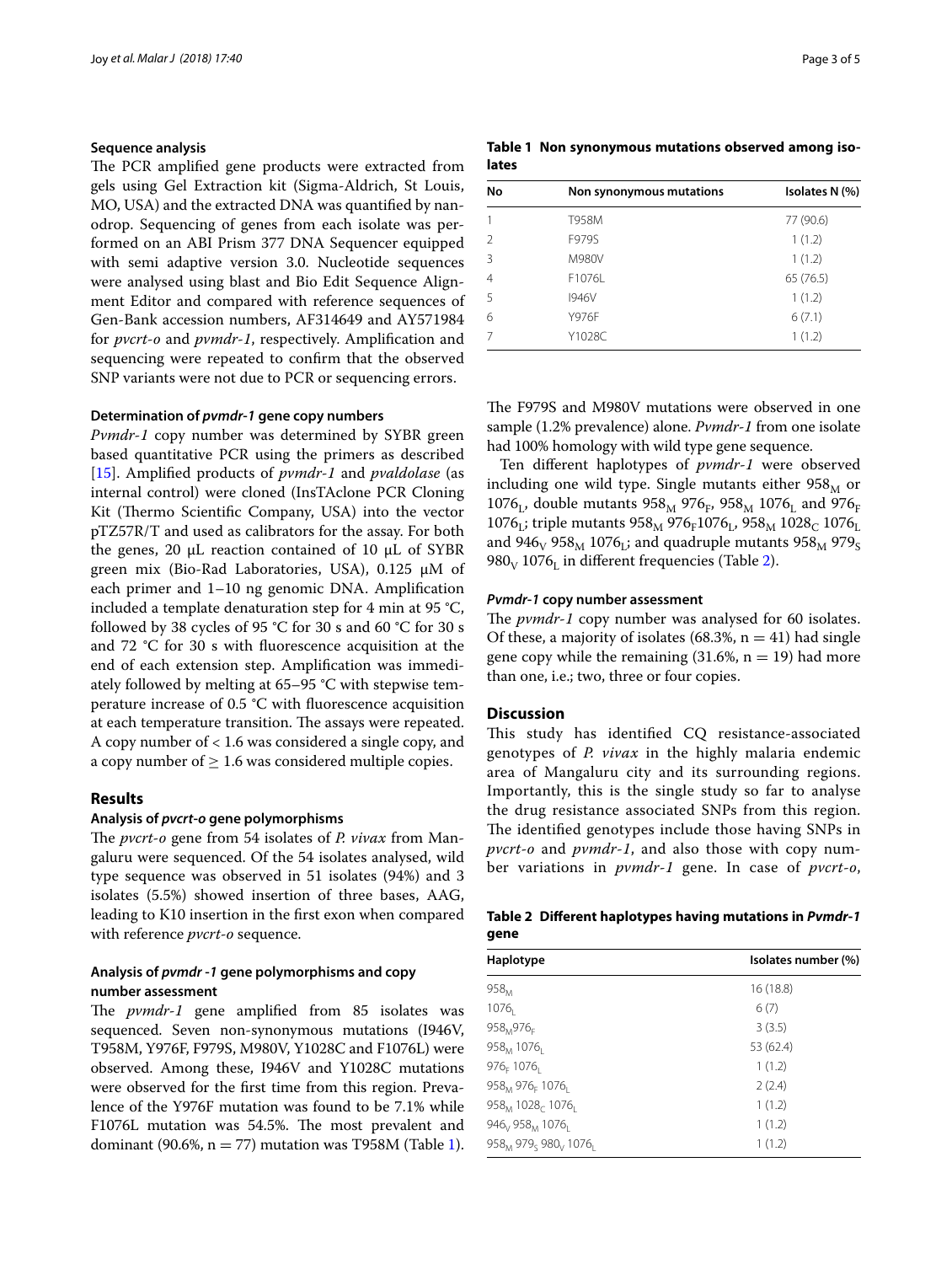5.6% of isolates carried an insertion of three bases, namely AAG, in the first exon. This is the first study from India reporting K10 insertion in *pvcrt*-*o*. Earlier studies from Indonesia and Thailand reported a significant increase in CQ  $IC_{50}$  that correlated with K10 insertion and Y976F mutation in *pvcrt*-*o* and *pvmdr*-*1* respectively [\[24\]](#page-4-20). In our study, Y976F mutant was also observed among the isolates analysed with the prevalence rate of 7.1%. The previous clinical studies from India [\[8](#page-4-7), [25](#page-4-21)] reported susceptibility towards CQ and the mutant Y976F was not observed in these two studies. The major haplotype in our study was found to be  $958<sub>M</sub>$  1076<sub>I</sub> similar to the studies reported earlier [\[25](#page-4-21), [26\]](#page-4-22). This suggest that *P. vivax* isolates from Mangaluru are susceptible to CQ, but the occurrence of both Y976F mutants and K10 insertion though at a low rate may be an indication that chloroquine resistance in this geographical area will surface in near future.

Two novel mutations, I946V and Y1028C are observed in *pvmdr-1* at the rate of 1.2% ( $n = 1$ ). While Y1028C is present in the extracellular loop and the other mutation, I946V is on the transmembrane domain of the *pvmdr*-*1* gene where the other reported T958M mutation is present. T958M mutation is observed in majority of the samples (90.6%) analysed in this study. Since T958M mutation is present in isolates from countries having low to high levels of CQ resistance, T958M appears to be an allelic variant of the wild type and is most likely not associated with CQ resistance  $[9, 12, 27]$  $[9, 12, 27]$  $[9, 12, 27]$  $[9, 12, 27]$  $[9, 12, 27]$  $[9, 12, 27]$ . The other two rare mutations, F979S, M980V, observed in this study were also found in isolates from Nepal  $[28]$  $[28]$ . This similarity in parasite population is may be due to the geographical similarity between India and Nepal. Overall the role of these mutations cannot be determined until they correlate with clinical studies.

Among 60 isolates for which copy number of *pvmdr*-*1* gene was analysed, more than half (68.3%) of the isolates have single copy gene and the remaining 31.6% carried multiple copies. Studies have reported that multiple copies inversely correlate with CQ resistance. So, increased percentage of isolates having single copy suggest decreased susceptibility to CQ. However, in vitro together with clinical phenotypic studies are required to confrm the drug susceptibility in this region. Further, since phenotypic studies have not been well established for *P. vivax*, results presented here on *pvcrt*-*o* and *pvmdr*-*1* markers should serve as the base for future studies, monitoring drug resistance in this region. Also, though K-10 insertion is found less frequent, this calls for attention to conduct regular monitoring for the drug resistance in this region for decisions on drug policy.

## **Conclusion**

Results of the current study show that, the *pvcrt*-*o* and *pvmdr*-*1* gene variants implicated in *P. vivax* CQ resistance are less frequent in Mangaluru. This frequency is an indicator of low *P. vivax* drug resistance, though reflecting a beginning of the trend. Hence, continuous monitoring of drug resistant markers and therapeutic efficacy studies would be desirable for proper management and administration of anti-malarial drugs.

#### **Abbreviations**

API: annual parasite index; CQR: chloroquine resistance; *Pvmdr*-*1*: *Plasmodium vivax* multidrug resistant 1 gene; *Pvcrt*-*o*: *Plasmodium vivax* chloroquine resistance transporter; WHO: World Health Organization; SNP: single nucleotide polymorphisms; PBS: phosphate buffered saline.

#### **Authors' contributions**

NS conceptualized and designed the study; SJ performed the study; BM conducted the data acquisition and analysis. NS analysed and interpreted the data; SJ wrote the manuscript; NS and DCG edited the manuscript; NS and DCG provided study resources. All authors read and approved the fnal manuscript.

#### **Author details**

<sup>1</sup> Molecular Biology and Genetics Unit, Jawaharlal Nehru Centre For Advanced Scientifc Research, Jakkur, Bangalore, India. <sup>2</sup> Department of Biological Control, National Institute of Malaria Research, Poojanahalli, Bangalore, India. 3 Department of Biochemistry, Kuvempu University, Shivamogga District, Shankaraghatta, Karnataka, India. <sup>4</sup> Department of Biochemistry and Molecular Biology, The Pennsylvania State University College of Medicine, 500 University Drive, Hershey, PA 17033, USA.

#### **Acknowledgements**

We would like to thank Mr. A. Bapaiaha for helping me with sample collection. We also thank Mrs. Anitha C. A., Corefacility, JNCASR, for gene sequencing.

#### **Competing interests**

The authors declare that they have no competing interests.

#### **Availability of data and materials**

The data used in this study is archived in corresponding authors university and available from the corresponding author upon reasonable request.

#### **Consent for publication**

Not applicable.

#### **Ethics approval and consent to participate**

The ethics Committee of Kuvempu University, Shivamogga, Karnataka, India, and the Institutional Review Board of the Penn State University College of Medicine, USA, have approved this study. Informed written consent was obtained from all the study participants.

#### **Funding**

This work was supported by the Grant D43 TW008268 from the Fogarty International Center of the National Institutes of Health, USA, under the Global Infectious Diseases Program. The funders had no role in study design, data collection, and analysis, decision to publish, or preparation of the manuscript.

#### **Publisher's Note**

Springer Nature remains neutral with regard to jurisdictional claims in published maps and institutional afliations.

Received: 20 August 2017 Accepted: 15 January 2018Published online: 19 January 2018